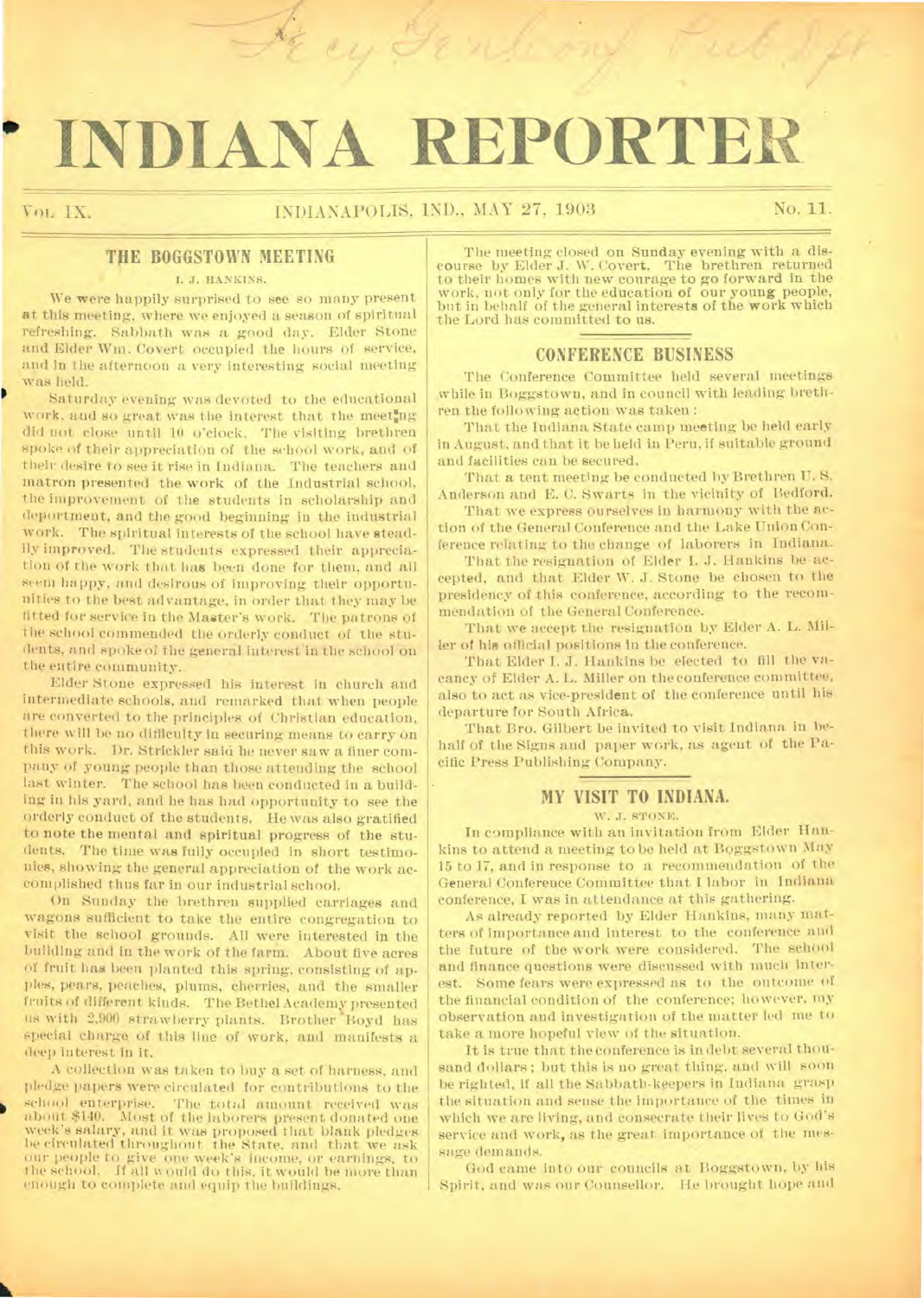**courage to many hearts. Clear rays of light penetrated the darkness. "It is not by might nor by power" that the work is to be carried forward, "but by my spirit, saith the Lord of hosts." Man's wisdom and power avail but little, unless connected with the source of all wisdom and power.** 

**I was very favorably impressed with the talent present at this gathering, which, if fully consecrated to God, can accomplish wonders for his cause. God has the material in Indiana to make a strong working force; and I am confident there are no more loyal souls anywhere than the rank and file of the brethren and sisters that compose the Indiana conference. I was accorded a warm reception, and many assured me of their hearty co-operation in the work. As I come among you to assist in carrying forward the great work that God has entrusted to our care, it is "in weakness and in fear, and in much trembling." But our God can supply every lack. Our faith does not stand in the wisdom of men, but "in the power of God." I earnestly solicit the counsel and prayers of all. God has promised to be with us, and if our lives are consecrated to him, he will safely guide the ship over every wave of perplexity, and bring us safely into the harbor at** *last.* 

**I was much pleased with the efforts being made to establish the Indiana Industrial Academy near Boggstown. The building is well under way. The carpenters are now putting the roof on, and will soon have the building enclosed. It is a beautiful site, and sufficiently elevated to give good drainage and present a beautiful appearance. May God greatly bless this institution of learning to the good of many souls in Indiana. I am sure many will point with great satisfaction to this school as a means used of God in their salvation. I wish that all could realize the eternal value of a Christian education. If our Indiana people could sense the value of a Christian school in the salvation of the youth, the building now being erected would not be adequate to accommodate those who would be in attendance.** 

**The brethren and sisters have been apprised of the fact several times that our tithe fund, with which to support the laborers, is greatly in arrears. This matter received attention at this meeting. We trust that all will be faithful to the Lord in this regard. I wish to assure all who are sending money to our State treasurer, that these funds will be sacredly guarded, and made to go the longest way. We who are laborers should be careful to give value received for every dollar taken from the treasury. I hope to have more to say along this line in the future.** 

**I hope to form the acquaintance of the brethren and sis:ers of Indiana as rapidly as possible, but will not be able to meet many of you before camp meeting. May I not, however, at this annual gathering, have the privilege of meeting the majority of those in the State? We desire to have a grand rally at this meeting. It is centrally located, and we look forward to the largest gathering and the grandest meeting ever held in the conference. May the Lord direct in all our work.** 

**Two precious souls were added to the Indianapolis church by baptism since our last issue, and others are at the point of decision.** 

## **THE INDIANA REPORTER**

**t!),141111...a1 ei jj** PA **411 ysait:. 1.11..um!vity !it lipmphrlim** 

**PUBLISHED BY THE** 

**Indiana Conference Association of Seventh-day Adventists 1311 CENTRAL AVENUE** 

**SUBSCRIPTION. Per Year TWENTY-FIVE CENTS It you are not a subscriber for the Reporter, send 25 cents for a year's subscription to 1311 Central Ave., Indianapolis, Ind.** 

**Those receiving extra copies of this paper will confer a favor upon the publishers by distributing them among their Adventist neighbors. Church elders are expected to distribute them at their next church meeting.** 

**ENTERED AS SECOND-CLASS MAIL MATTER.** 

### **THE REPORTER**

**An article relative to the Reporter interests in our conference, received from Elder Stone for this issue, was lost, we are sorry to say, in the office, so we are not able to fully mention the points he wished to present to the brethren. However, attention was called to the fact that this issue will be mailed to nearly every Adventist home in the State, with the hope that those who are not now subscribers for our good little State paper will send us a year's subscription for it, so as to be in touch with the work and its needs in our home field.** 

**The general camp meeting will soon be held, and a large attendance is desired. Elder Stone will not be able to visit all the churches in the State for months ; but we are sure that all will be glad to talk with him about the work in general, and the camp meeting in particular, through the columns of the Reporter. May we not have the pleasure at once of entering your name on our list of subscribers ? Please send us 25 cents, in stamps, and get the paper for one year.** 

#### **I WANT TO KNOW IT BETTER**

**WM. COVERT.** 

**Music: Hymns and Tunes, 1287. I long to meet my Savior, When he shall raise the dead And ask one precious favor Of Christ, my living head. I want to know it better— How be could die for me, When sin, all dark and bitter, Was what there was In me.** 

**CIIORUS—I want to know it better— And Christ can make it plain— How drinking death, all bitter, Could give me life again.** 

> **I know that he will cover The grief, and all the stain ;**  But should he tell it over **I'm sure he'd make it plain. And when I think of glory, So long, and yet so sweet, I plead to hear the story All told at his own feet.**

'Tis true it seems the sweeter **As it is told the more; But oh, to hear it better As He could tell it o'er. I think listen closer If he shall tell it then, For He can make it clearer Than letters from a pen.** 

S

I'm sure my ears will open  $\mathcal{T}_0$  all that vital chord,<br>And so, the dullness broken,  $\mathcal{T}_1$ <br>Til understand my Lord,<br>For this Fil pray and labor<br>As he may think it best;<br>Hat still I'll ask the favor,<br>And he will do the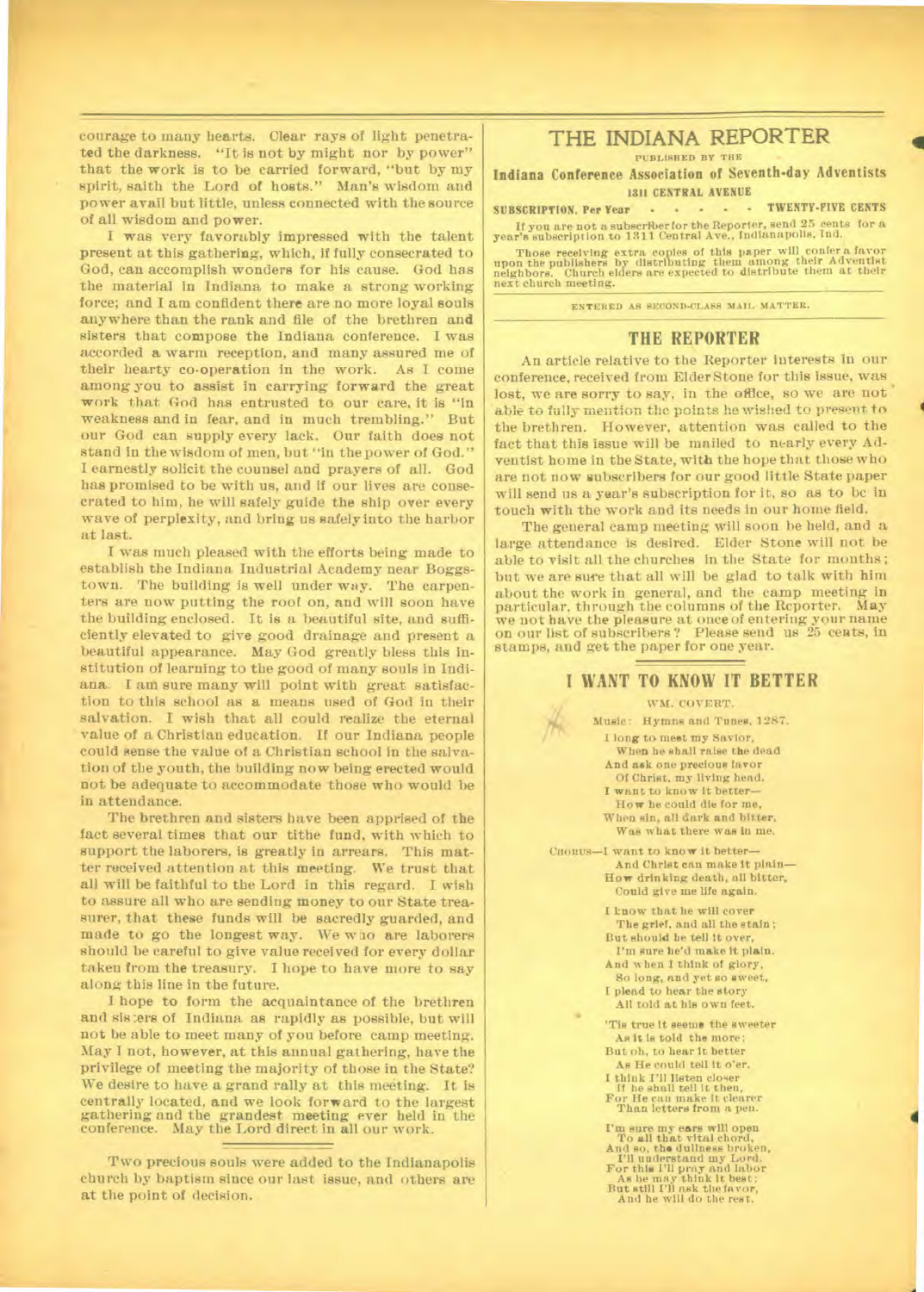## CONFERENCE FINANCIAL STATEMENT.

The following financial statement was presented at the recent meeting at Boggstown, which should be carefully studied by all our readers:

#### INDIANA CONFERENCE ASSOCIATION ACCOUNT.

| LIABILITIES, August 1, 1901. | LIABILITIES May 1, 1903.    |
|------------------------------|-----------------------------|
| Bills payable \$4,565 00     | Bills Payable  \$5,854 80   |
| Present worth 8,610 00       | 8,913 00<br>Present worth   |
|                              |                             |
| RESOURCES.                   | RESOURCES.                  |
| \$900 00<br>Printing Plant   | \$600 00<br>Printing Plant  |
| 200 00<br>House Furnishings  | 200 00<br>House Furnishings |
| Tent and Kitchen             | Tent and Kitchen            |
| 1.175 00<br>outfit           | 900 00<br>outfit            |
| 10,000 00<br>Conference Home | Conference Home 12,000 00   |
| 400 00<br>Linton Church      | 325 00<br>Linton Church     |
| 500 00<br>Bills Receivable   | 742 80<br>Bills Receivable  |
|                              |                             |
|                              |                             |

INDIANA TRACT S

| LIABILITIES August 1, 1901. |  |
|-----------------------------|--|
| Review and Herald\$2,948 49 |  |
|                             |  |
| Sundry accounts 337 44      |  |
| Present worth 1,739 86      |  |
|                             |  |
| RESOTRCES.                  |  |
| Subscription books \$862 69 |  |

| Periodicals              | 100 00  |  |
|--------------------------|---------|--|
| Merchandise              | 650 92  |  |
| Office and house furn-   |         |  |
|                          | 300 00  |  |
| Ledger accounts 1.735 48 |         |  |
| Conference loan          | 427 25  |  |
| Adva'd on city rents     | 931 72  |  |
| Cash on hand             | 728, 48 |  |
|                          |         |  |
|                          |         |  |

| Printing Plant                | \$600 00 |  |
|-------------------------------|----------|--|
| House Furnishings             | 200 00   |  |
| Tent and Kitchen              |          |  |
| outfit                        | 900 00   |  |
| Conference Home 12,000 00     |          |  |
| Linton Church                 | 325 00   |  |
| Bills Receivable              | 742 80   |  |
|                               |          |  |
| OCIETY ACCOUNT.               |          |  |
| LIABILITIES May 13, 1903.     |          |  |
|                               |          |  |
| Review and Herald\$1,900 00   |          |  |
|                               |          |  |
| Sundry accounts  50 00        |          |  |
| Present worth 4.097 51        |          |  |
|                               |          |  |
| RESOURCES.                    |          |  |
| Subscription books \$1,059 51 |          |  |
| Periodicals                   | 150 00   |  |

Office and house furn-Conference loan.......... 2,157 00 Cash on hand ............ 

#### **Statement of Tract Society and Conference.**

LIABILITIES May 14, 1903:

| 205 00   |  |
|----------|--|
| 5,854 80 |  |
|          |  |
| 526 44   |  |
| 609 84   |  |
|          |  |

| TVENDU ROBE.                                           |          |       |
|--------------------------------------------------------|----------|-------|
|                                                        |          |       |
|                                                        | 23 80    |       |
|                                                        | 214 00   |       |
|                                                        | 225 00   |       |
|                                                        | 200 00   |       |
|                                                        |          | 80 00 |
|                                                        | 1,059 51 |       |
|                                                        | 150 00   |       |
|                                                        | 563 00   |       |
|                                                        | 1,000 00 |       |
|                                                        | 500 00   |       |
|                                                        | 281 00   |       |
|                                                        | 1,300 00 |       |
| $\sim$ $\sim$ $\sim$ $\sim$ $\sim$ $\sim$ $\sim$<br>44 | 840 57   |       |
|                                                        | 600 00   |       |
|                                                        | 600 50   |       |
|                                                        | 900 00   |       |
|                                                        |          |       |
|                                                        | 717 20   |       |
|                                                        |          |       |
|                                                        |          |       |
| TITIM ACCOUNT DR., May 1, 1903.                        |          |       |
|                                                        |          |       |

1,100 00 Due to General Conference....... 526 44 Due to Lake Union Conference.... 609 84

Subscribe for the Reporter; only 25 cents a year.

## LITERATURE WANTED.

#### J. E. COLLINS.

If the brethren and sisters of the State will send, postpaid, late, clean copies of Signs, Sentinel, Review, Good Health, books, tracts, pamphlets, etc., I can use any quantity in my work in this city. It is painful to me to see how careless some of our people are with our literature, frequently permitting the pages laden with precious truth to be used as waste paper. Dear friends, these papers which you so thoughtlessly throw aside might, if given to some one, be the means of leading a soul to Christ. Send to 617 Thomas street, New Albany, Indiana.

|                                                                 | Value.<br>Del:   | 0 1 52 5 ---- 3 67 12 150 \$270 25 \$102 44 --- \$106 60<br>\$68 60<br><b><i><u>PARKING</u></i></b><br>and the set should be conserved to the property of the component of the set of the contract of the set of the contract of the contract of the contract of the contract of the contract of the contract of the contract of the<br>anyo no ne para para dete por arresterio de coro para para para para partir para para para para para para para<br>38 00<br>assumption of the state and a community of the state of the state of the state of the state of the state of the<br>anderskip arme brunninger in municipal en er på start prins prins prins produktet prins prins prins produktet<br><br><b>SERVICES</b><br>                                                                                                                                                                                                                                                                                                                   |  |
|-----------------------------------------------------------------|------------------|--------------------------------------------------------------------------------------------------------------------------------------------------------------------------------------------------------------------------------------------------------------------------------------------------------------------------------------------------------------------------------------------------------------------------------------------------------------------------------------------------------------------------------------------------------------------------------------------------------------------------------------------------------------------------------------------------------------------------------------------------------------------------------------------------------------------------------------------------------------------------------------------------------------------------------------------------------------------------------------------------------------------------------------------------|--|
|                                                                 | Value<br>Helps.  | 13 80<br>$\begin{array}{r} 238 \\ 49 \\ 5 \\ 10 \\ 4 \\ 1 \\ 95 \\ \ldots \end{array}$                                                                                                                                                                                                                                                                                                                                                                                                                                                                                                                                                                                                                                                                                                                                                                                                                                                                                                                                                           |  |
|                                                                 | Value.           | <b></b><br><b>The Secretary</b><br>\$100<br>\$23<br>\$23<br>\$100<br>$\frac{6}{6}$<br>$\frac{61}{6}$                                                                                                                                                                                                                                                                                                                                                                                                                                                                                                                                                                                                                                                                                                                                                                                                                                                                                                                                             |  |
|                                                                 | Orders           |                                                                                                                                                                                                                                                                                                                                                                                                                                                                                                                                                                                                                                                                                                                                                                                                                                                                                                                                                                                                                                                  |  |
|                                                                 |                  | access trees there is the set of the set of the set of the set<br>concert concert concert concert concert dense former                                                                                                                                                                                                                                                                                                                                                                                                                                                                                                                                                                                                                                                                                                                                                                                                                                                                                                                           |  |
|                                                                 | Bib. R.          | annot present property and the country and considered and control<br>control and in the set of the set of the set of the set                                                                                                                                                                                                                                                                                                                                                                                                                                                                                                                                                                                                                                                                                                                                                                                                                                                                                                                     |  |
|                                                                 | r eq.            |                                                                                                                                                                                                                                                                                                                                                                                                                                                                                                                                                                                                                                                                                                                                                                                                                                                                                                                                                                                                                                                  |  |
|                                                                 | H.H.B            |                                                                                                                                                                                                                                                                                                                                                                                                                                                                                                                                                                                                                                                                                                                                                                                                                                                                                                                                                                                                                                                  |  |
|                                                                 | M io.H           |                                                                                                                                                                                                                                                                                                                                                                                                                                                                                                                                                                                                                                                                                                                                                                                                                                                                                                                                                                                                                                                  |  |
|                                                                 | $c \cdot \kappa$ |                                                                                                                                                                                                                                                                                                                                                                                                                                                                                                                                                                                                                                                                                                                                                                                                                                                                                                                                                                                                                                                  |  |
|                                                                 |                  | <b>The Second Contract Contract</b><br>------<br>                                                                                                                                                                                                                                                                                                                                                                                                                                                                                                                                                                                                                                                                                                                                                                                                                                                                                                                                                                                                |  |
|                                                                 |                  |                                                                                                                                                                                                                                                                                                                                                                                                                                                                                                                                                                                                                                                                                                                                                                                                                                                                                                                                                                                                                                                  |  |
|                                                                 | A 10 . d         | desent construction<br>several exercise<br>$\frac{1}{2}$<br>sacred cases.                                                                                                                                                                                                                                                                                                                                                                                                                                                                                                                                                                                                                                                                                                                                                                                                                                                                                                                                                                        |  |
|                                                                 | $Ex*$            | <b>Service Service</b><br>李家                                                                                                                                                                                                                                                                                                                                                                                                                                                                                                                                                                                                                                                                                                                                                                                                                                                                                                                                                                                                                     |  |
|                                                                 | Hrs.             | $-1 - 1 - 1 - 1 = 0$<br><br>154                                                                                                                                                                                                                                                                                                                                                                                                                                                                                                                                                                                                                                                                                                                                                                                                                                                                                                                                                                                                                  |  |
| REPORT OF CANVASSING WORK FOR THREE WEEKS, ENDING MAY 22, 1903. | PLACE.           | المتربض المتحدر المتحدر المدحدر الحصير الحصب المستحرب المستحير المحصر المتحدر المتحدد المتحدة المتحدة المتحدة<br>ومستعار ومتسوخ ومتشر ومستوقفا ومتساور ومستوا ومقعد ومستور ومستوا متقاما ومتساوره ومستنقص المستور<br>chinano estere estable do por estable de la constituidad de la constituidad de la constituidad de la constituidad de la constituidad de la constituidad de la constituidad de la constituidad de la constituidad de la constit<br>North Vernon.<br>Wells County  55<br>Nashville<br><b>中国有限公司开发及各港市中国第一大道区区区区域</b><br>Wells County<br>Indianapolis<br>Goshen                                                                                                                                                                                                                                                                                                                                                                                                                                                                |  |
|                                                                 | NAME.            | Our people are catching the work spirit, which is encouraging. I met a new brother in<br>One more canvasser, Bro. Chas. Volz, is now in the field in this city, with Daniel and Rev-<br>elation and Heralds of the Morning. Bro. Volz accepted the Sabbath about a year ago. He<br>Christ the other day, John Hubbard, who began by reading the Life Boat. I think, what a<br>Encouraging features are being seen as a result of canvassing work in Indianapolis.<br>is a molder by trade. The Lord is pleased to have such enter the field as canvassers<br>small seed to produce such a child of God.<br>contra del del processo e un contrar el contrar el contrar el contrar el contrar el contrar el contrar el contrar el contrar el contrar el contrar el contrar el contrar el contrar el contrar el contrar el contrar el contra<br>F. N. Bartholomew<br>a para non propinsi la catala de contra non estat<br>Austin Churchill<br>3. P. Holden<br>No. canvassers,<br>has. F. Volz<br>3. H. Welch<br>V. B. Frost<br>Browning<br>si<br>H. |  |

What have you done in the matter of circulating the new tracts? We can supply you with them at the rate of 60 cents per hundred. Please do not order less than twenty-five at this rate.

If those who have noted our Bible offer wish to read more about the numbers that were offered in the Reporter, we will gladly mail catalogue giving a full description, upon receipt of name and address.